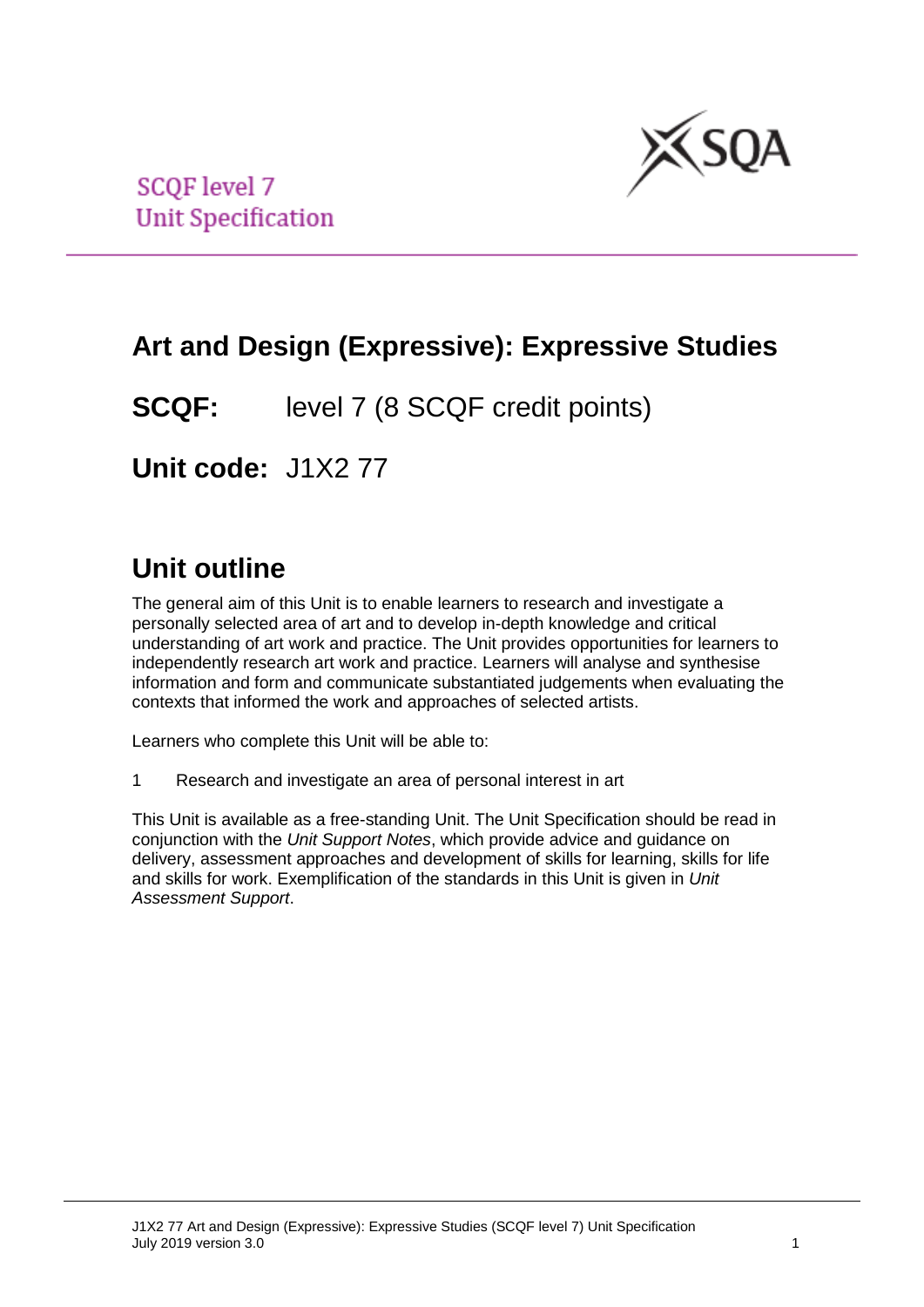## **Recommended entry**

Entry to this Unit is at the discretion of the centre. However, learners would normally be expected to have attained the skills, knowledge and understanding required by one or more of the following or equivalent qualifications and/or experience:

♦ Higher Art and Design Course or relevant Units

### **Equality and inclusion**

This Unit Specification has been designed to ensure that there are no unnecessary barriers to learning or assessment. The individual needs of learners should be taken into account when planning learning experiences, selecting assessment methods or considering alternative evidence. For further information, please refer to the *Unit Support Notes.*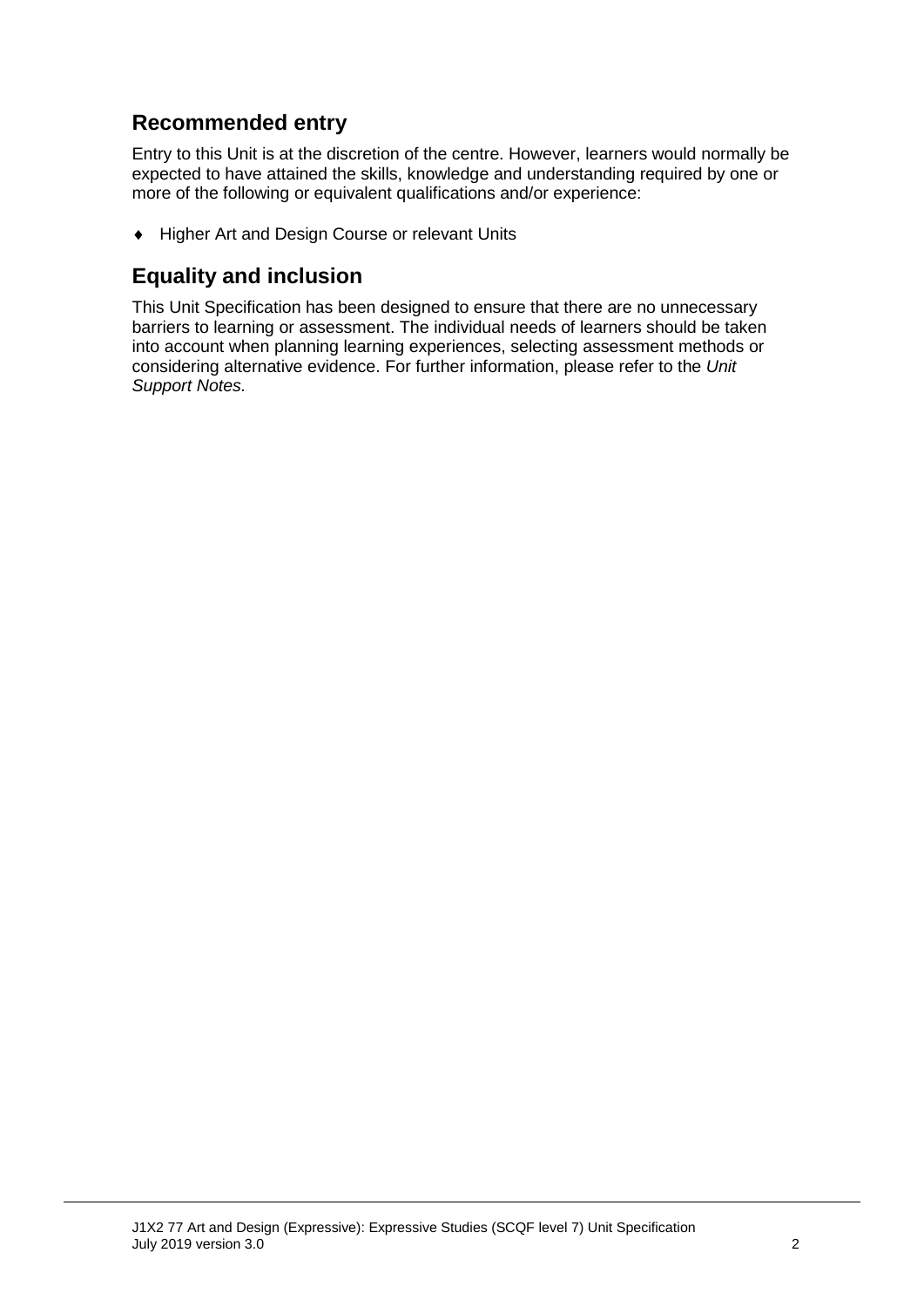# **Standards**

## **Outcomes and assessment standards**

### **Outcome 1**

The learner will:

#### **1 Research and investigate an area of personal interest in art by:**

- 1.1 Explaining the selection and relevance of the chosen area of art
- 1.2 Producing an action plan for the research and investigation
- 1.3 Analysing examples of art work and practice
- 1.4 Presenting substantiated judgements about artists' work and the contexts which influenced it

## **Evidence Requirements for the Unit**

Assessors should use their professional judgement, subject knowledge and experience, and understanding of their learners, to determine the most appropriate ways to generate evidence and the conditions and contexts in which they are used.

Evidence will include a combination of written and/or recorded evidence and supporting visuals.

Evidence may be presented for individual Outcomes or it may be gathered for the Unit as a whole by combining assessment holistically in one single activity. If the latter approach is used, it must be clear how the evidence covers each Outcome.

In this Unit, learners will be required to provide evidence of:

- using higher-order thinking skills and complex analytical and evaluative skills when planning and carrying out the research and investigation
- ♦ presenting a coherent, in-depth body of research and investigation
- ♦ presenting clear, relevant and accurate factual information and substantiated opinions about the area of study

Exemplification of assessment is provided in *Unit Assessment Support.*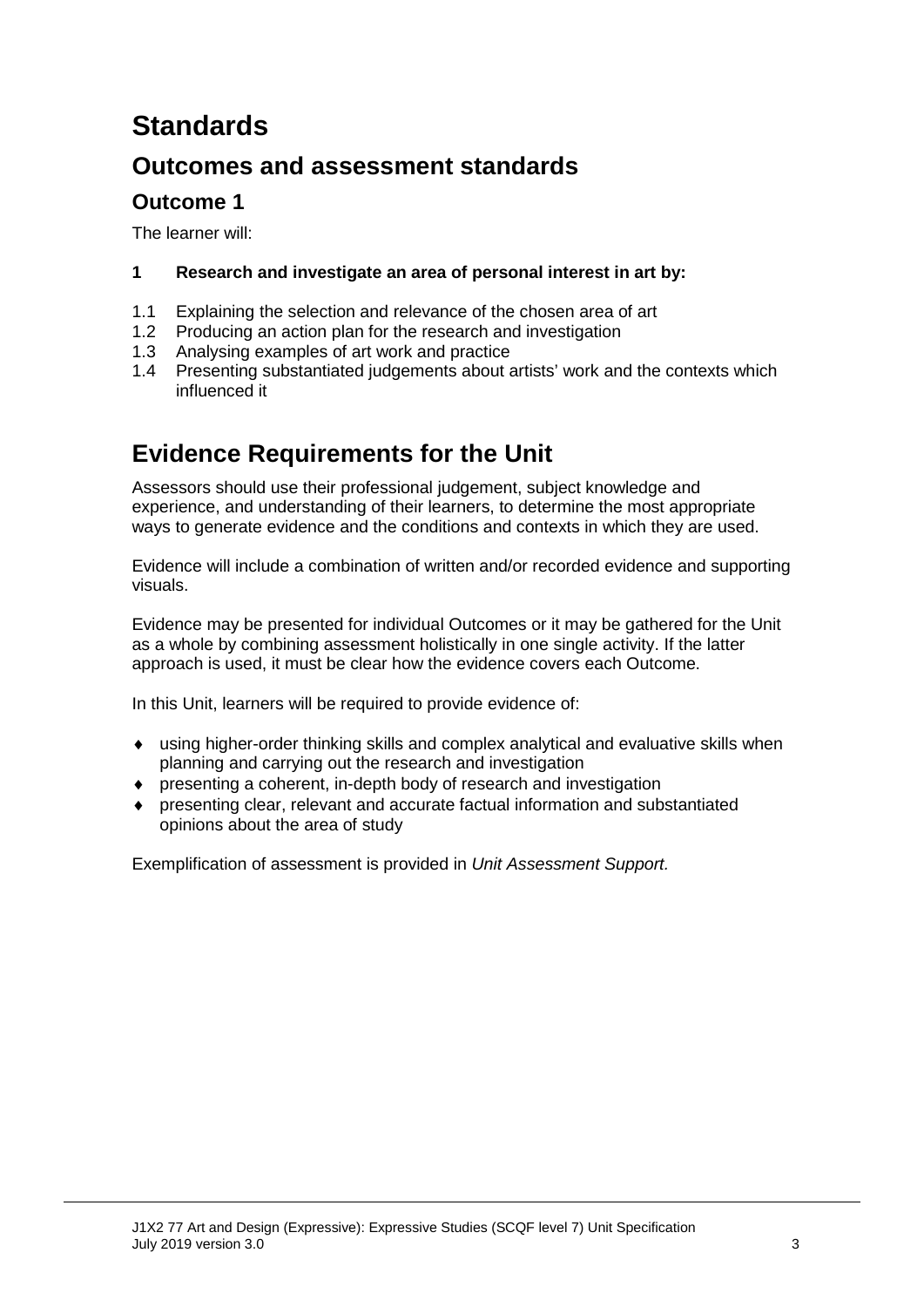## **Development of skills for learning, skills for life and skills for work**

It is expected that learners will develop broad, generic skills through this Unit. The skills that learners will be expected to improve on and develop through the Unit are based on SQA's *Skills Framework: Skills for Learning, Skills for Life and Skills for Work* and drawn from the main skills areas listed below. These must be built into the Unit where there are appropriate opportunities.

#### **1 Literacy**

1.1 Reading

#### **3 Health and wellbeing**

- 3.1 Personal learning
- **5 Thinking skills**
- 5.4 Analysing and evaluating

Amplification of these is given in SQA's *Skills Framework: Skills for Learning, Skills for Life and Skills for Work.* The level of these skills should be at the same SCQF level as the Unit and be consistent with the SCQF level descriptor. Further information on building in skills for learning, skills for life and skills for work is given in the *Unit Support Notes.*